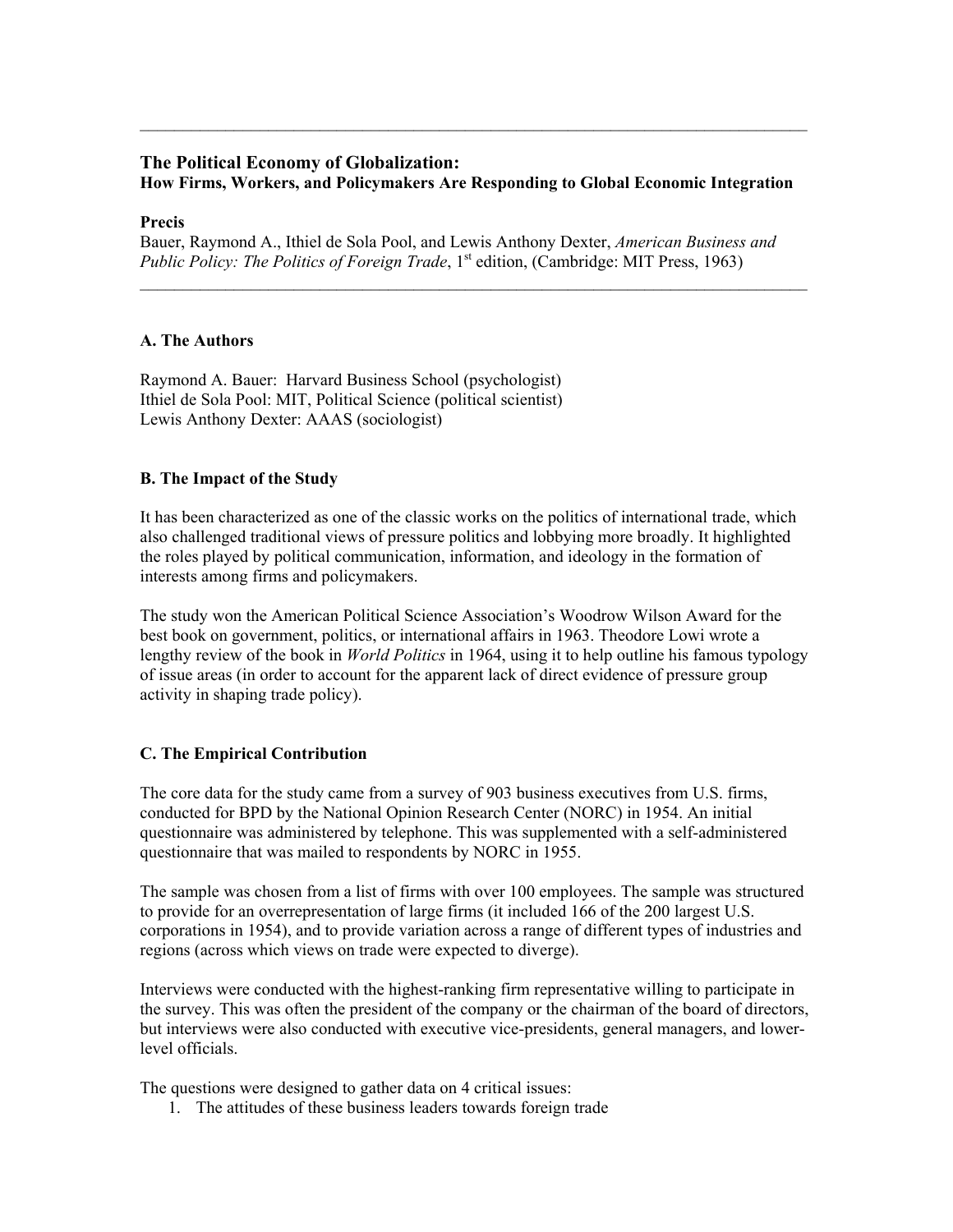- 2. The perceived stakes held by their firms in foreign trade
- 3. Their sources of information on the trade issue (e.g. reading patterns)
- 4. The extent of their political activities (e.g. communications with trade associations, representatives in Congress, officials at government agencies)

In addition, BPD conducted over 500 separate (less formal) interviews with trade association representatives, leaders of trade unions, other lobbyists active on the trade issue, members of Congress and their staffs, government officials in related agencies, and journalists.

The evidence gathered from these additional interviews was used for separate case studies of political activities on the foreign trade issue in 8 separate communities, a discussion of the national activities of a variety of trade associations and other organized lobbies, and an analysis of the behavior of members of Congress in dealing with trade legislation (and communications from interested groups).

# **D. Principal BPD Conclusions**

The conclusions BPD drew from this evidence amounted to a wholesale critique of simple "economic determinism" and related models of pressure politics.

They argued that firms face some major, inherent difficulties in determining their own selfinterest with regard to the trade issue. Self-interest was not strongly or clearly related to objective economic characteristics of the firms surveyed, they claimed, but was profoundly affected by the information available to individuals and firms and the processes of issue framing and political communication.

Perhaps the most interesting results were derived from a simple test in which they employed a panel of 4 economists to rate the interests of the firms (classified at the 4-digit SIC industry level) as either high tariff, low tariff, mixed, or as having no direct interest in the trade issue. They found a surprisingly weak relationship between the expressed views of firm representatives on the trade issue and the objective interests of the firms as defined by the economists' ratings. Among large "low-tariff" firms, for instance, the poll showed that 47 percent favored tariff cuts (7 percent actually favored increased tariffs); among the large "high-tariff" firms 12 percent favored higher tariffs (but 21 percent actually favored reduced tariffs).

In general, larger firms were more informed about the trade issue than smaller firms, and received more of their information from specialized sources (e.g. trade associations, industry representatives, and lobbyists) than did smaller firms. Larger firms, and firms with protectionist leanings, were also much more likely to have recently contacted a member of Congress on a trade-related matter. The prospect of loss associated with import competition was a much more powerful stimulus to political action than the prospect of gain via expanded imports.

The evidence on trade associations indicated that the largest and most organized groups were typically so heterogeneous on the tariff issue that they took no stand at all. These associations (and other lobby groups) were often severely constrained by lack of funds, skilled personnel, and specialized knowledge on trade-related issues.

In general, BPD argued, these associations acted less like "pressure groups" and more like "service bureaus," communicating between firms and members of Congress who shared the same